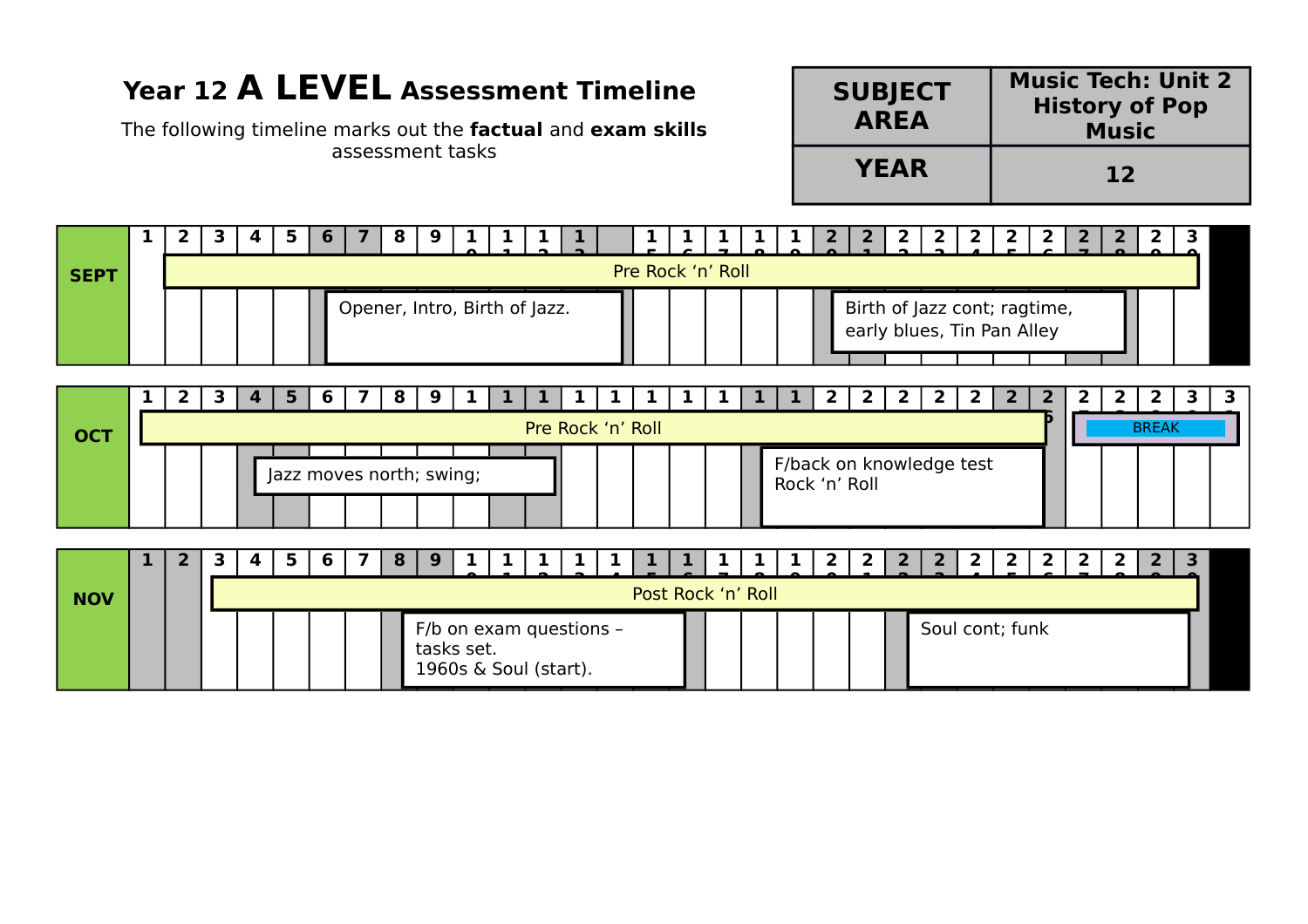

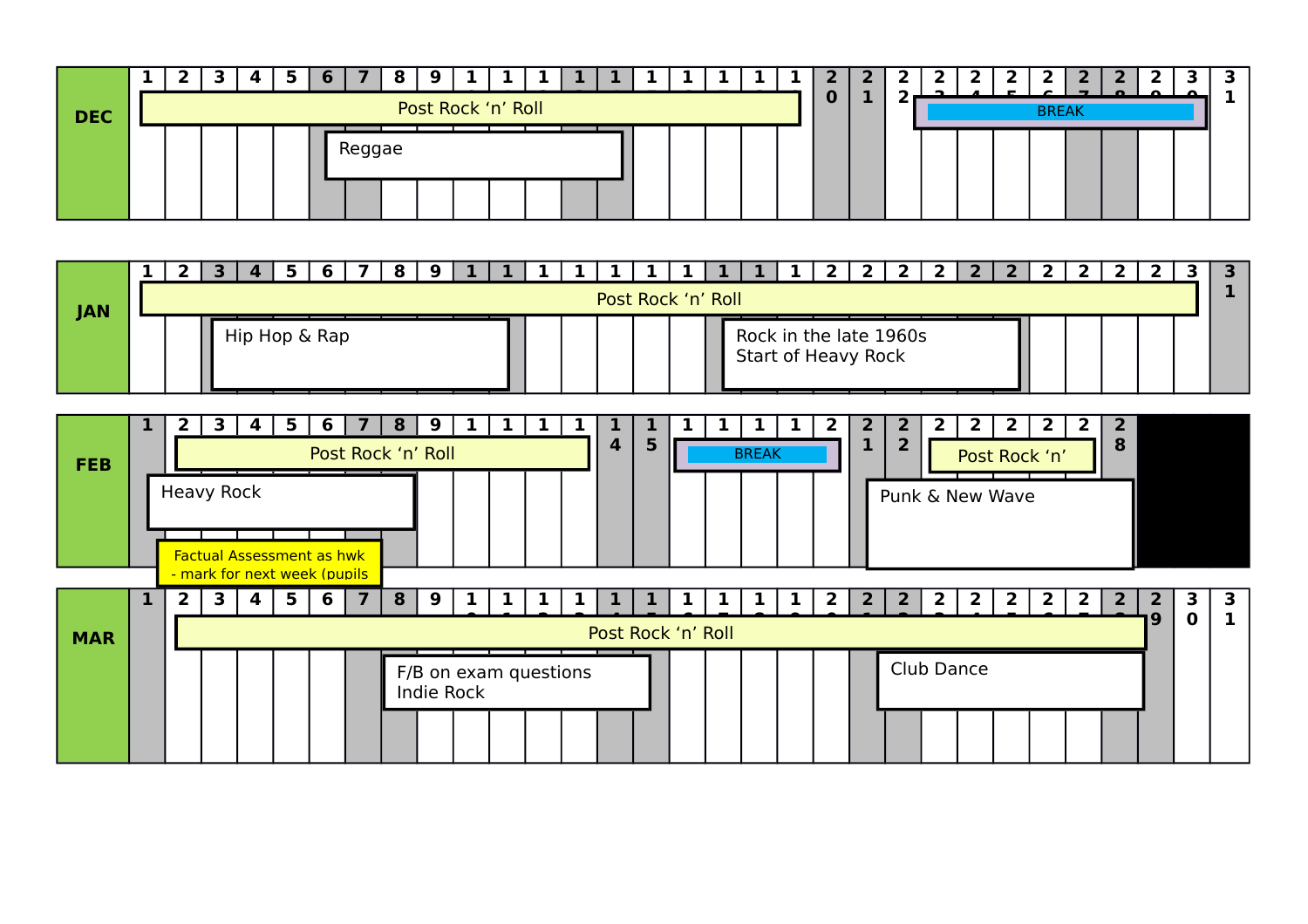|            | ▃ | 3 |  |              |  |  |   |  |  |  |  |                                  |  |  |  |  |  |
|------------|---|---|--|--------------|--|--|---|--|--|--|--|----------------------------------|--|--|--|--|--|
| <b>APR</b> |   |   |  | <b>BREAK</b> |  |  | e |  |  |  |  | Revision                         |  |  |  |  |  |
|            |   |   |  |              |  |  |   |  |  |  |  | Section A<br>questions: pre rock |  |  |  |  |  |

| <b>MAY</b> |  |  |  |                                          |  | Revision |  |  |  |           |                   |  | - |  | <b>BREAK</b> |  |  |
|------------|--|--|--|------------------------------------------|--|----------|--|--|--|-----------|-------------------|--|---|--|--------------|--|--|
|            |  |  |  | Section A questions:<br>post rock n roll |  |          |  |  |  | Section A | questions - final |  |   |  |              |  |  |

|             |  |  |                        |  |  |  |  |  |  | . . |                         |  |                                 |  |  |  |
|-------------|--|--|------------------------|--|--|--|--|--|--|-----|-------------------------|--|---------------------------------|--|--|--|
|             |  |  |                        |  |  |  |  |  |  |     |                         |  |                                 |  |  |  |
| <b>JUNE</b> |  |  |                        |  |  |  |  |  |  |     | <b>Aural Perception</b> |  |                                 |  |  |  |
|             |  |  |                        |  |  |  |  |  |  |     |                         |  |                                 |  |  |  |
|             |  |  | Exam will be about now |  |  |  |  |  |  |     |                         |  | Rhythmic work,<br>compound time |  |  |  |
|             |  |  |                        |  |  |  |  |  |  |     |                         |  |                                 |  |  |  |